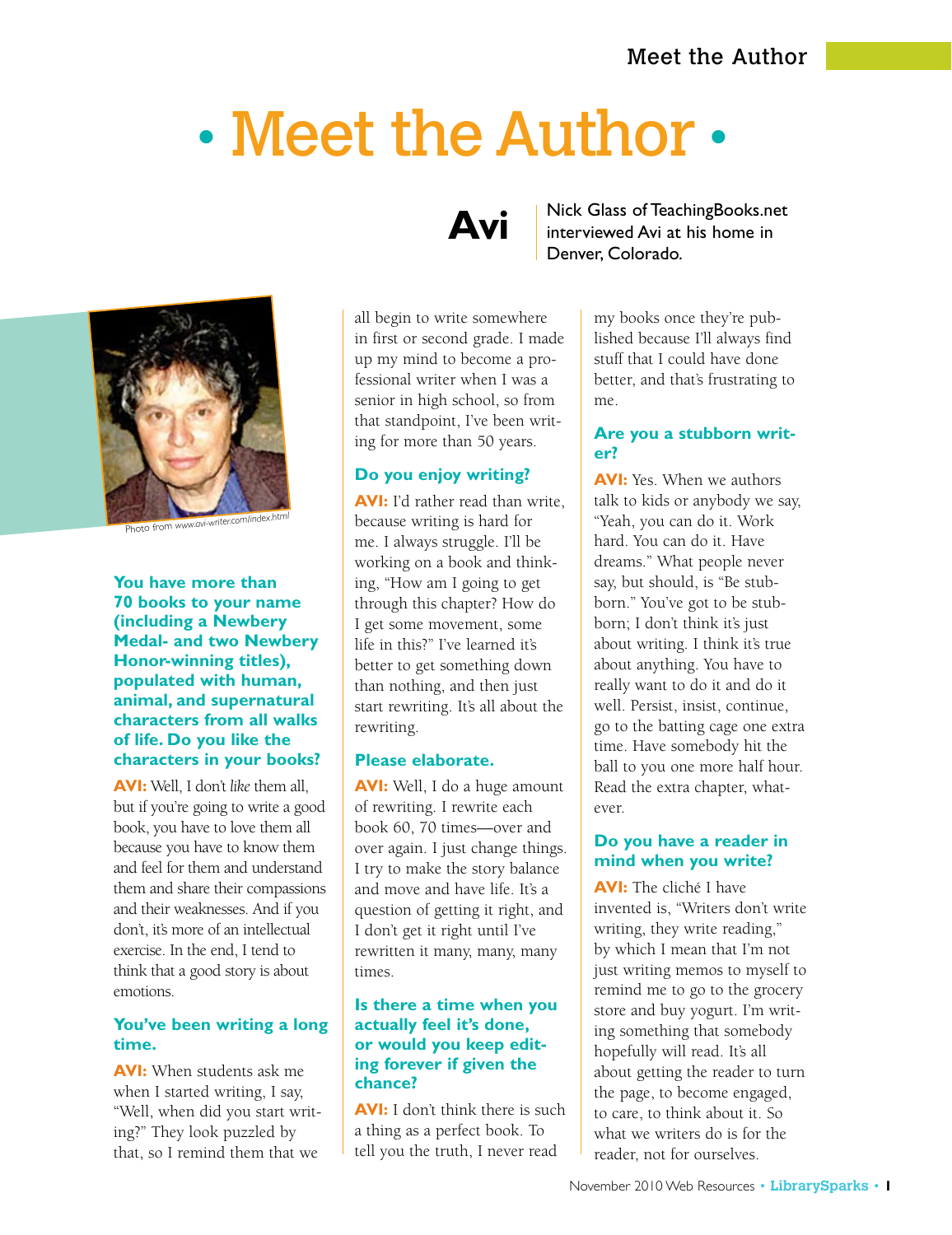I look at a classroom of kids and say, "I'm writing for you." And I'll point to this kid and that kid, and say, "I don't even know you, but my job is to make it so that you will want to read this book."

#### **The advice you give people who want to write is simply to read.**

**AVI:** Yes. If you really want to be a writer, particularly if you're young, don't worry about the writing. Just read. If you want to take a year out and develop yourself as a writer, it wouldn't hurt to write some. But if you just read for a year, you would come out an even better writer at the end because what you're doing constantly is measuring what you do against the written word, and that's where you learn.

#### **You have written a large variety of books: funny books, silent movie picture books, mysteries, ghost stories, adventures, historical, contemporary, animal adventures . . .**

**AVI:** Yes, but I don't think about that consciously. I'm a writer who simply asks, "What's the best way to tell this story?" Since I read a lot, I'm willing to say this voice or that voice will work best for this kind of book. The old French writer, Gustave Flaubert, said something to this effect: "Style is a way of seeing." I really believe that the way you tell a story is very much a *part* of the story.

When I studied writing as a young man, I didn't take English classes. I've never taken a "how to write a novel" or a

"how to write a short story" course. I taught myself to write by reading.

I would read an author I liked, such as Shakespeare, and then try to write a play like him. I did this with Dickens and Hemmingway, trying to write like them, too. Of course, I couldn't and never will. But out of that exercise came the notion that I could write in different ways. I never became wedded to one style, one voice. I like to be able to write in different ways.

#### **It probably makes your work more interesting.**

**AVI:** I hope so. I know it works very well in schools. Aside from the sheer number of books I've published is the fact that different styles, different lengths, different kinds of books appeal to different kids.

#### **Do you work on multiple projects simultaneously?**

**AVI:** Yes, I work on different things at different steps along the way simultaneously.

Today, for example, I'm working on a new book. I'm about three quarters of the way through, but I'm also contemplating the next book. I had a talk with my editor today to make sure that we were on the same path with it and she knows what I'm going to try to do. We talked about how to convey a certain attitude.

She wishes that I would write a contemporary novel, and I was describing a situation that would take place about 50 years ago, and we discussed the question, "Is it historical fiction if I've lived it?" Well, if you live

as long as I have, I guess maybe it is. But how do you convey that? So I'm working on that book. Down the road, there's a strong possibility that I'll be doing another graphic novel, so I'm thinking about that as well.

#### **Why do you frequently have historical content in your books?**

**AVI:** I've been interested in history for as long as I can remember. Maybe it was because my grandfather used to tell me stories about American history. He was a great storyteller. But I read history; it is full of great stories, and I love those stories. I'm looking at my bookshelves and I see 200–300 books about medieval history alone. They are the books I use for writing the *Crispin* books.

#### **It sounds like the role of research is an important one for you.**

**AVI:** Absolutely. But, it is important in different ways for different books. Take a book like *Midnight Magic,* which is ostensibly set in Renaissance Italy about which I know a little bit, but really not much. It's costume drama, and it's draped in some historical reality, but not a lot.

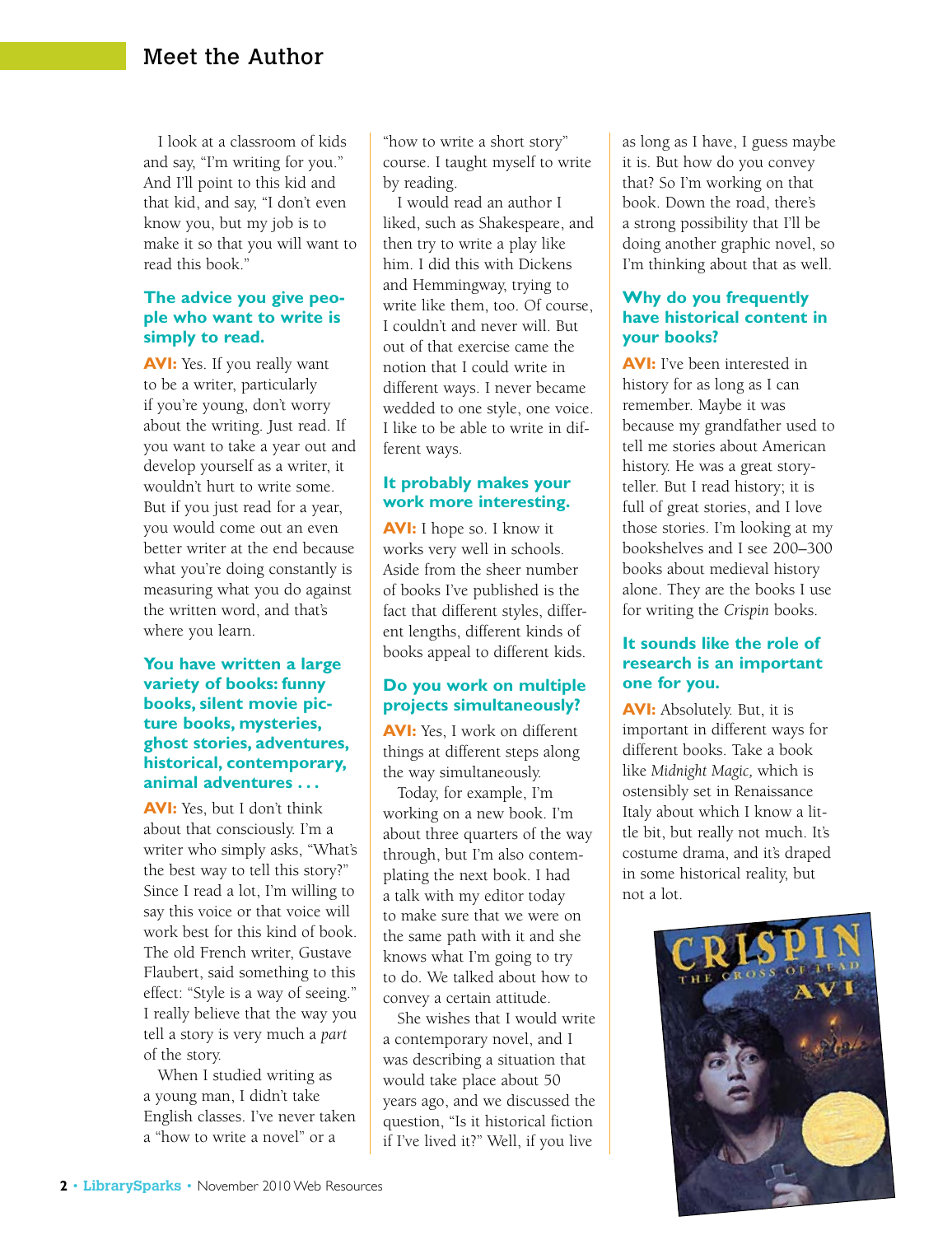On the other hand, for a book like *Crispin: The Cross of Lead,* I did a lot of research and tried to get a real feel for medieval times. Better yet, take *Iron Thunder,* which is an account of the great Civil War battle between two iron ships, the *Monitor* and the *Merrimac.* I wanted to know every half hour of what was going on, every minute in the battle. I went to do research and read letters from the crew, log books, and other documents. So there are levels of research depending on the kind of book that you do, and I really enjoy it.

#### *The True Confessions of Charlotte Doyle* **is used in schools a lot. What drove you to write it?**

**AVI:** There are often connections, at least in my mind, between one book or another. Here's how this one connects: I had been living in Los Angeles (a relatively new city compared to the rest of the world) for about a year. Then I moved to Providence, Rhode Island. By American standards, Providence is a very old city. I moved into an old house and got interested in the history of the city and the house I was living in.

I did a little research, and I began to concoct a ghost story partly set in the city of Providence. In learning about Providence's history, I discovered that Edgar Allan Poe had come there. There's a famous photograph of him that is replicated all the time that was taken in Providence. Working on that original ghost story, which was called *Something Upstairs,* gave me the idea to write a book

about Edgar Allan Poe, which was called *The Man Who Was Poe.* That photograph is part of the story.

Many people give Edgar Allan Poe credit for inventing the locked room mystery, so I was thinking about that as I was writing the book. Then, living where I was, sort of near the ocean, near boats, I began to think, "Well, what could be more of a locked room mystery, than a murder mystery that took place on a ship in the middle of the Atlantic Ocean?" Bingo, there you get the beginning of *The True Confessions of Charlotte Doyle.*

What's a little odd about that one is if you look somewhere in the *Man Who Was Poe,* I think it's around page 92, there's a scene in which the protagonist is talking to an old sea captain. At one point he says, "You see that ship out there? It's called Sea Hawk. I could tell you a story about that." That's absolutely the beginning of my thinking about *The True Confessions of Charlotte Doyle.* 

#### **Would you say winning the Newbery Honor for**  *The True Confessions of Charlotte Doyle* **launched your career as an author of books for young people?**

**AVI:** The following year, I won another Newbery Honor for *Nothing But the Truth,* which is a radically different kind of book. Those awards established me as somebody who might be worth reading.

#### **Please share where**  *Nothing But the Truth* **came from.**

**AVI:** *Nothing But the Truth* came from a completely different place. I happen to like board games. I played them as a kid, I've played them with my kids, and I've always enjoyed them. There was a time when I read books about them. I even began to collect the games that I remembered from my youth. I found them in flea markets for ten or fifty cents.

Once when I was roaming around a thrift market, I came across a mystery murder game from the 1930s that was miraculously intact. Inside were the kinds of things that a lawyer or a detective might have dumped on his desk. There was a telegram; believe it or not, there was a cigarette stub in a little cellophane envelope; a ticket stub . . . all these loose pieces of evidence.

In no particular order, you were supposed to sift through this evidence and make a determination as to who did the crime. There was an envelope in the back, and you opened it up to see if it was right. I thought it was pretty amazing.

Several years later, I found the same game, with exactly the same evidence, but in book form. Now, instead of looking at this documentary evidence and holding that cigarette stub, it was a *picture* of the cigarette stub.

When I began to form the story in my head about *Nothing But the Truth,* I thought, "Well, why don't I try to emulate that?" *Nothing But the Truth* is a series of random documents put in chronological sequence, but strictly speaking, there's no plot. The reader threads the little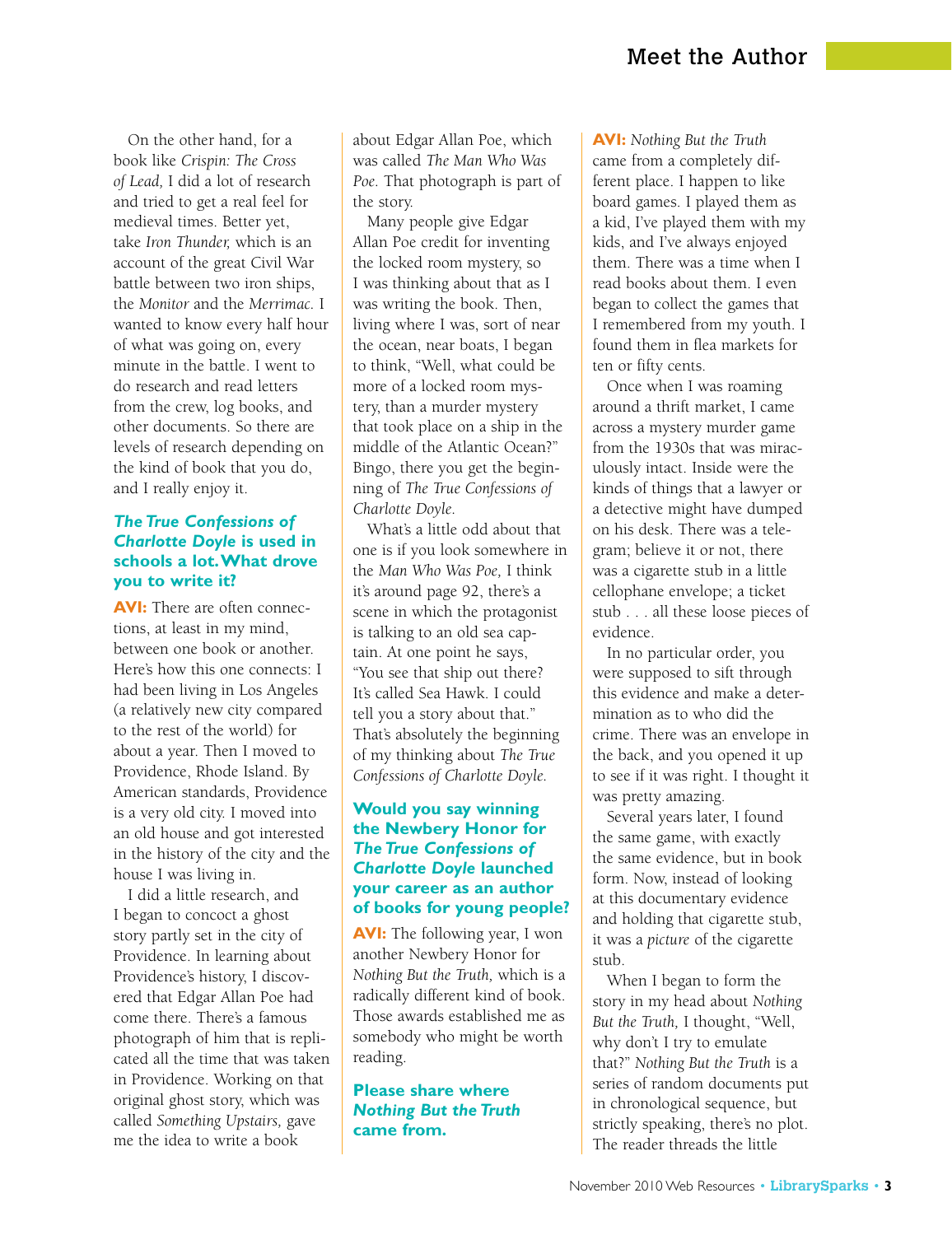## Meet the Author

blocks of information together in one long train and makes a determination as to what happened. I look upon that book as a curious kind of game, not so much a "who-done-it," but a "what happens."

#### **Please describe the format of** *Nothing But the Truth* **a little more.**

**AVI:** The format, on the surface, consists of disjointed bits of dialogue, memos, letters, conversations—a whole series of tiny episodes that all connect to a central story. In the course of the story, a narrative develops. People in the story are struggling to determine what happened. The premise of the novel, and from whence the title appears, is the phrase that we often hear in a courtroom or courtroom dramas: "Do you swear to tell the truth, and nothing but the truth?"

There are two questions at the front of the book: "Do you swear to tell the truth, the whole truth, and nothing but the truth?" The second question is, "Does anybody ever say no?" Of course, we don't.

We all tell the truth, but even as we all tell the truth, we all shade it somehow through our experience, our vocabulary, our perceptions, our judgments, our biases, our prejudices, and our desires. The truth is not quite always the same from one person to another. That fascinates me.

#### *A Beginning, a Muddle, and an End* **is somewhat similar, isn't it, where it explores the truth of the matter?**

**AVI:** *A Beginning, a Muddle, and an End* is about writing. There's a passage in it that if you read it one way, it says one thing. Then I rewrote it in exactly the same word-for-word sequence, but the punctuation is different, and it says exactly the opposite. The passage uses exactly the same words, but the punctuation is different, so the meaning comes out as absolutely different.

#### **Please share a little bit about the animal adventures of** *Poppy* **and**  *Ragweed.*

**AVI:** Poppy is one of the great joys of my writing life because I would say that the characters in the Poppy books really came to mean a great deal to me. This is because in some respects, it's an autobiographical series. Not that I'm a mouse, but it's all predicated on family history and my own family experience. In *Ereth's Birthday* there are elements of my step-fatherhood. How Poppy meets Rye—sort of love at first sight—I often think about me and my wife, and so on. Not that I have done that consciously, but the books are permeated with a sense of my own family.

#### **How did you come to write the Poppy books?**

**AVI:** I was wandering in a bookstore, something that I often do, and I found a book written by a naturalist who had found an abandoned baby owl. He rescued it, nurtured it, and brought it back to full life. He then recounted in this book how he did all that, and then how he taught it to go back into the woods and be wild. Along



the way, he tells many things about owls and their history and their folklore. It was just a really charming book.

It gave me the idea of writing a book in which the main character was an owl, and so I set out to do that. *Poppy* begins with the owl, Mr. Ocax. What happened, however, is owls eat mice, and I got more interested in the creature that Mr. Ocax was eating than the owl himself, so *Poppy* stepped on the stage.

At the end of *Poppy,* there's a curious jump in the narrative and, at the end of the book, she is already married to Rye, and it says, "But that's another story." I was already thinking of a sequel.

I first wrote *Poppy,* and then I wrote *Poppy and Rye.* After that, I realized that I had to go back and write about Ragweed because his spirit hovers over all of these books in one way or another. So I wrote, in essence, book number one, the prequel to *Poppy,* called *Ragweed.*

Having done that, over a period of years, I realized that the character that my young readers really loved was Ereth,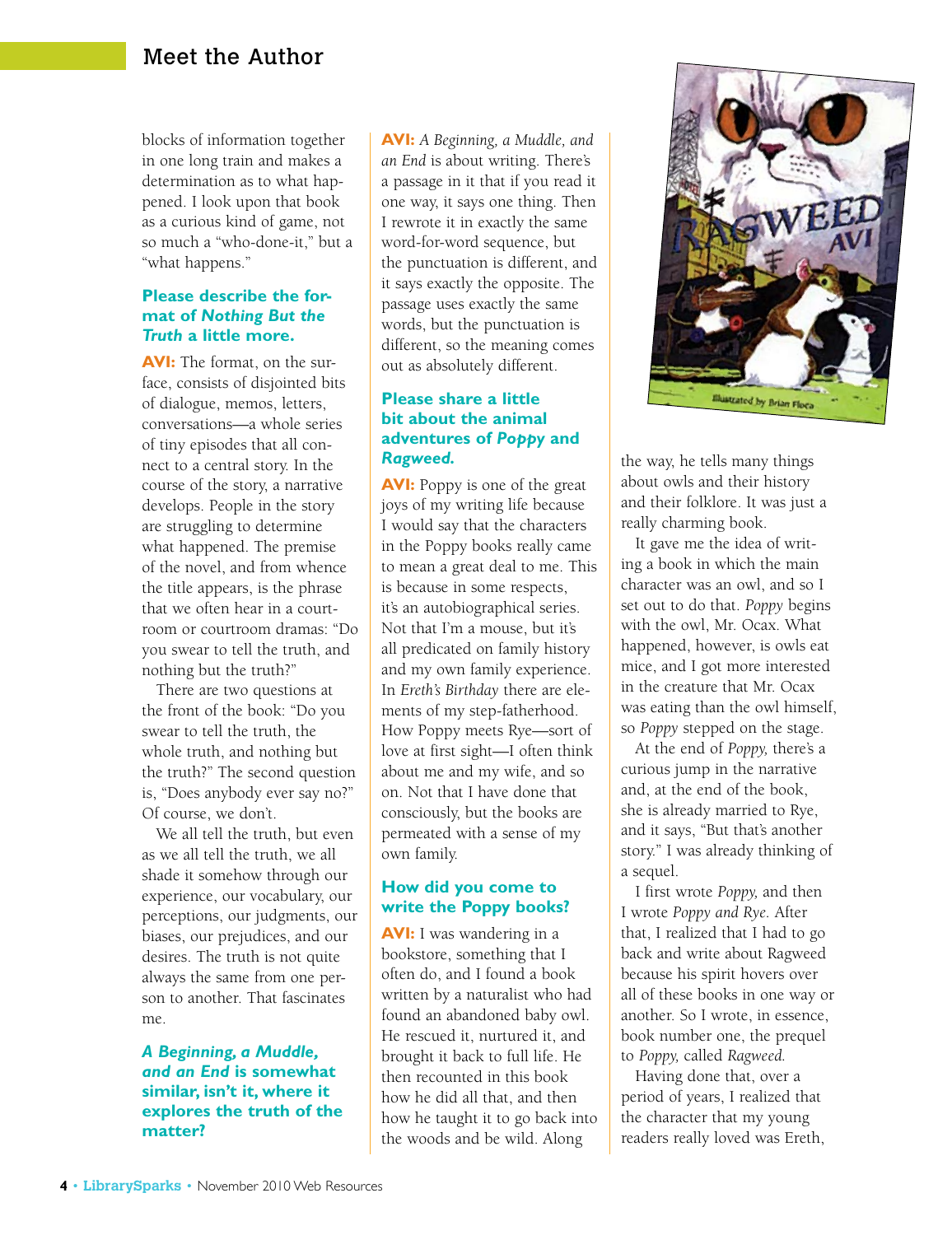the porcupine, who is grumpy but very sweet and lovable at the same time. I was clever enough to stumble upon that; writers sometimes get lucky. Readers particularly love the way Ereth talks. He swears a lot, but his swearing is nonsensical—it's just words, but the kids love it. So I wrote *Ereth's Birthday,* which is my favorite of the series.

Then I wrote *Poppy's Return,* and decided to write one final one called Poppy and Ereth.

#### **What challenges did you face in writing your final Poppy book,** *Poppy and Ereth?*

**AVI:** I certainly didn't want for my readers to experience the death of Poppy. Mice only live two and a half to three years. I did want to end it in a kind of definitive way, though, and came to the idea that the environment in which Poppy lives changes. There's a great fire in Dimwood Forest, and Poppy has to go away. There's a sort of regenerative element in the story, and that's the way the book ends.

People tell me it's a book that makes them laugh and get teary at the same time, which is exactly the way it should end.

#### **What's is a defining element of the Poppy series?**

**AVI:** I began the series 10, 12 years ago. I like the idea of six books because many teachers tell me that they read the series throughout the school year.

That's interesting because I remember reading to my kids the Laura Ingalls Wilder Little House series. I spent a year

reading that to my older boys. During that time, Laura's family became a kind of extra family for us, and they dearly loved the stories.

In a sense, I was trying to do somewhat the same so that there's a whole arc of the life of Poppy. It begins when she's very young, and ends when she's old. It's all about who she is and what she is.

#### **Sometimes the setting is dominant for you, but in the Poppy books the characters are dominant. The forest exists, but it's more of a container than a part of the story.**

**AVI:** Right. I think the books have meaning for the adults who read them to young people. Sometimes we writers of books for children can get very, very lucky and can simultaneously appeal to the older reader, the teacher, the parent, as well as to the real target audience, the young people. The books are very emotional, I think. They're all about love and caring and funny times—and family.

#### *Crispin: The Cross of Lead* **is another, different style of book.**

**AVI:** That's typical of the way I write. I live in Colorado, and we live in a log cabin way up in the mountains 200 miles away from Denver. It can be a long ride, so we obviously listen to music and listen to tapes and talk and what have you.

Once we got hold of a series of lectures by a charismatic professor at UCLA. This was an account of the late medieval period. His voice and his anecdotal history of the period captivated me, and the information made me want to explore more. I began to think that I could write something about that period, so I began to read and got totally engaged with medieval times.

#### **What did you first envision for your book** *Crispin: The Cross of Lead* **and subsequent related titles?**

**AVI:** In a certain sense, each Poppy book came out serendipitously without forethought. But when I was thinking about *Crispin,* I envisioned a multivolume saga from the outset.

I sat down to write *Crispin: The Cross of Lead,* and really became engaged and fascinated by the period and the language. The year 1377, when the story takes place, is a hugely important period in not just European history, but in the history of the English language.

It's the time when the English were speaking what we would call Middle English—when Chaucer, the English language's first really great writer and poet, begins to write, and when many of the elements that constitute English and ultimately American society begin to emerge.

There's a great upheaval in 1381 called the Peasant Revolution, where the notion that all men are created equal is articulated. So there are all these elements that just fascinate me, and it was wonderful to write that.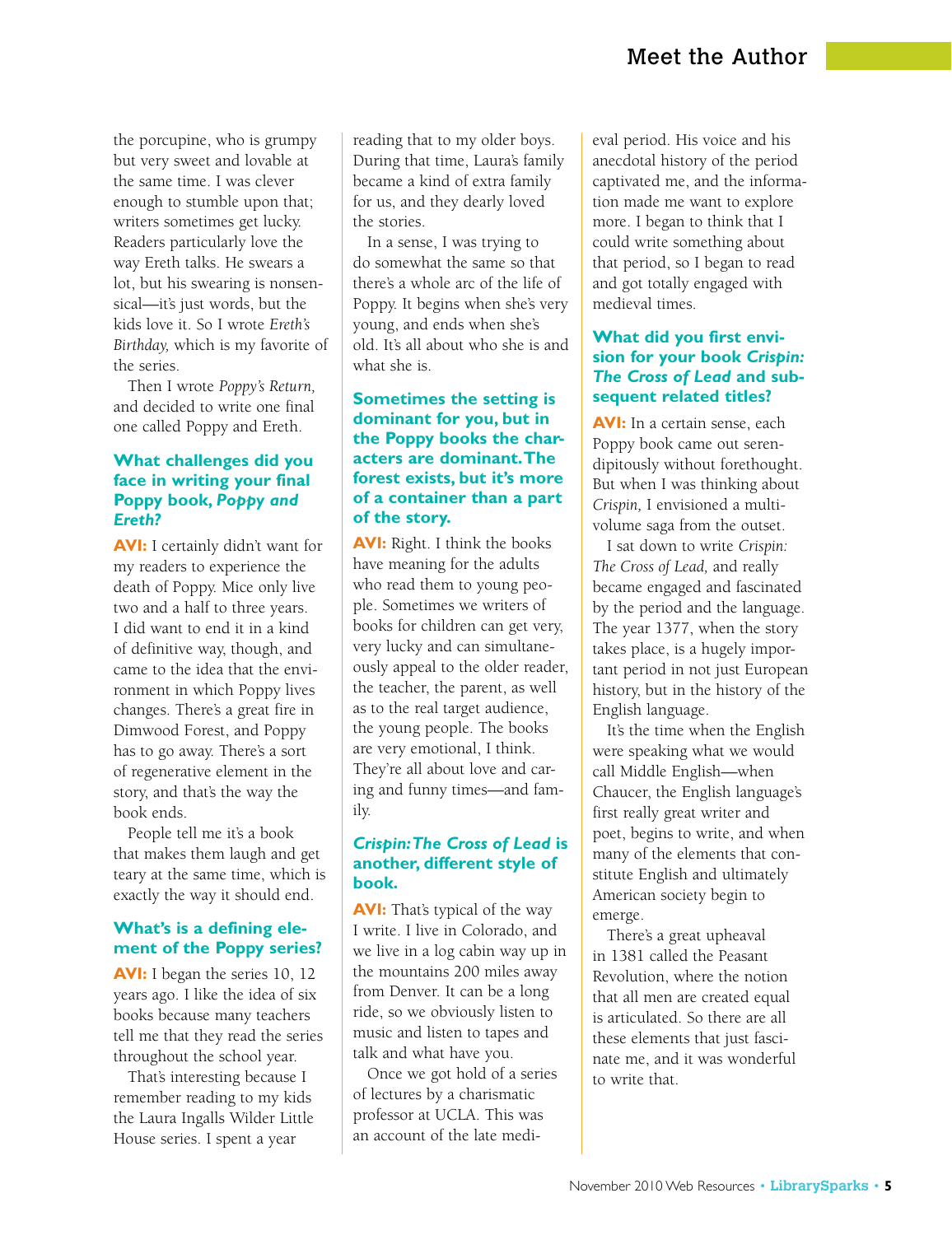#### **What challenges did you face when writing** *Crispin?*

**AVI:** One of the great problems was the language because they were speaking Middle English, which I certainly can't read or write. So I read a fair bit of poetry from the period: Chaucer, Langland, Gower. I realized that those writings had a certain rhythmic structure, so when I wrote *Crispin,* I actually wrote it a good first third to half of it in verse using the structure of the time.

My agent or editor, I forget who, said, "Are you nuts? You can't do that." I didn't not do it, I just didn't present it as poetry in terms of versification on the page. But if you read it out loud, you'll hear that it has a pretty clear, rhythmic structure. I think that is one of the keys to the book, trying to make people understand what it was like in that period of time.

Again, one gets lucky. I came across this character, Bear. While Crispin is key to the book, and he's very important, it's really Bear that's the engine for the story. He's become a loved character, and he really makes the book go.

#### **The opening of** *Crispin: The Cross of Lead* **is one of the best openings I've read—the image of this mother …**

**AVI:** Right, but that's not the way the book originally began. There must have been 12 openings to that book. That was simply the one we finally settled on. My editor kept saying, "No, that's not going to work. Try something different." So it's ironic that you would say that,

because that was not even my favorite opening.

#### **What did you enjoy most about researching** *Crispin?*

**AVI:** When the book was accepted for publication, I went to England to do some research, and in the British Museum was a whole case of lead crosses that were distributed during the plague years. Amazingly, the very title of the book *(Crispin: The Cross of Lead)* derives from something that was not in the original draft. That's very typical of my work. I work along, and then suddenly somebody says something. Maybe it's an editor, or it could be even my wife or myself, and it gets me thinking, "Wait a minute. I could work this into my book."

#### **What is one thing you learned from your research for** *Crispin?*

**AVI:** One of the things that I learned about the period, and it fascinated me, is that a sense of individuality is not a given in all of human history. It's something that happens in the modern era—the notion of, "we are individuals"; the notion that we are, on the one hand, responsible for ourselves; that we are who we are and, therefore, have an individual fate, a choice . . . All this is a relatively modern phenomenon.

*Crispin* was originally entitled *No Name,* about a kid who doesn't know who he is. He meets this charismatic figure in Bear who teaches him.

#### **How do you account for**  *Crispin's* **appeal to today's young readers?**

**AVI:** In a historical sense, European culture went through the same adolescence that modern youth experience. I think that they can identify with that. Who am I? What am I? Where do I come from? Where am I going? I think that's the core of the book.

#### **And now** *Crispin* **has gone on to become somewhat of a serial.**

**AVI:** Yes. The Poppy books are a series; there's a separate storyline in each one. For the Crispin books, there's continuity. When you get to the second book, *Crispin: At the Edge of the World,* it literally begins ten minutes after the other book ends. There's a continuity of character and drive. The whole story is what happens to Crispin and how he emerges.

#### **Please share something about your serial,** *Beyond the Western Sea.*

**AVI:** I've always been fascinated by serialization. I don't know why. I have an interest in Dickens, in forms of story. I listened to radio series when I was a kid. The structure of many early children's books are in a serial form—chapter by chapter—and I write like that.

I had written *Beyond the Western Sea,* and I had been living, up to then, on the East Coast. I moved out here to Denver, and became associated just by living here with smaller newspapers. So I thought it'd be fun to write a book that would be serialized in the local paper. In *Beyond the Western Sea*, the chapters are very short. It was written as if it were serialized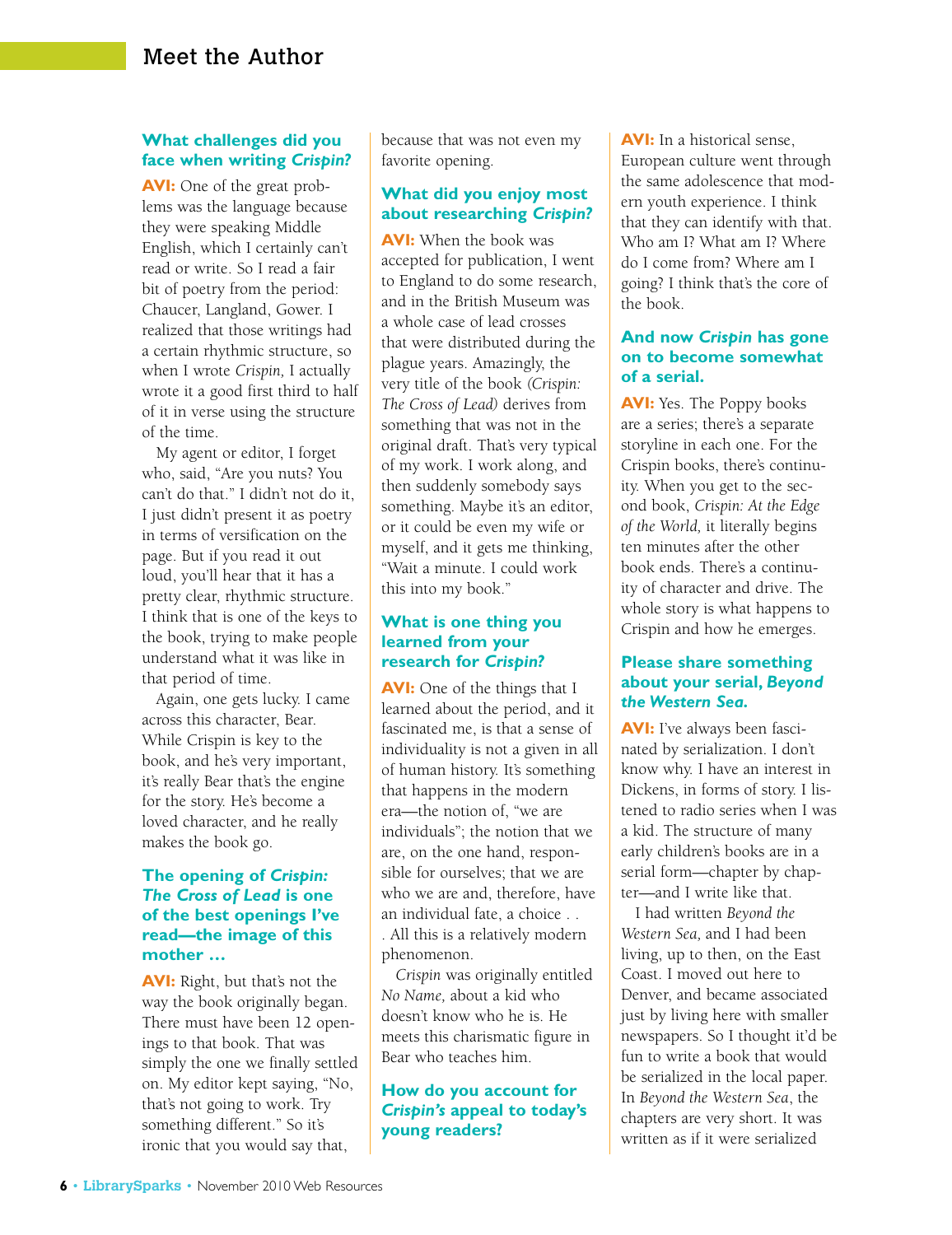because I wanted to write this huge book, almost 800 pages.

I think the metaphor that my editor and I used was that the chapters would be sort of like salty peanuts—that each one would have an excitement to it and a cliffhanging ending so that you'd just say, "Oh well, they're short chapters. I'll read another one. And, I'll read another one," and then you're halfway through the book.

I thought I could replicate that in a newspaper context, so I made contact with a newspaper in Colorado Springs, and they were interested. I knew somebody who worked for a newspaper up in Wyoming, and they were interested. Then, all of a sudden, it began to grow. It grew so fast that I got to about 60, 70 papers, and it was beginning to take over my life. I said, "I've got to get out of this. I can't do it." It was just a huge amount of work, and there was very little money involved—it was a lot of fun, but it wasn't really going to support me or my family.

At the point when I was about to give it up, my wife said, "Let me take it over and see what I can do for a while."



She turned it into something radically different. At one point, she had 36 million readers of the serial in newspapers all over the United States and around the world.

#### **The authors she and you brought in to that project were amazing.**

**AVI:** Yes, it was Katherine Patterson and Linda Sue Park and Joe Bruchac and Brian Floca, and many others. My wife was, at one point, probably the most widely read publisher in the United States. But newspapers have collapsed, and with that went the project.

#### **You seem to be quite passionate about the concept of Reader's Theater.**

**AVI:** Well, that also has a long history. Charles Dickens, who, at the latter part of his life, used to go on tour performing, became a huge celebrity by virtue of these apparently extraordinary readings that he did in front of thousands. They say that he hastened his own death by his enormous engagements and loss of energy doing the readings.

For years, I was trying to get writers to do readings with me. I hired a theatrical director and a voice person here in Denver, created my own show, *Forgive Me Like Dickens.* I do a solo reading.

#### **Please describe your Reader's Theater performances.**

**AVI:** : I read dramatic readings of excerpts from my books. I wanted to go beyond that, so a group of authors and I were

doing Reader's Theater performances every year at IRA. Some of the people who were doing that said, "Can't we do this on a regular basis?" The original troop was Sarah Weeks, Sharon Creech, Walter Dean Myers, and me. That has expanded, and it's wonderful fun.

I don't have to give a speech, which is one of the things I love about Reader's Theater—you just share the work. We have all learned to edit our scripts and dramatize them.

I always do a brief introduction, and I love to quote a line from Robert Frost who once said, "The ear is the best reader." I love reading out loud and sharing books that way and hearing them. In a way, it's storytelling at its most primitive, but also in some ways it's the most sophisticated. It's a voice telling us a story, and when it's done by somebody who reads well, it's wonderful.

#### **And what's your take on the educational connections to Reader's Theater for schools?**

**AVI:** Teachers often ask me, "What can I do to help my kids write better or read better?" Become a great reader in the classroom. I'm deeply, deeply committed to the notion that kids should be read to every day, all the time. It's not very difficult to learn to become a good reader. Some of it is just learning how to relax your voice, and pausing and breathing and so forth. I'm always telling teachers, take voice lessons. Learn how to read aloud. Make your stories dramatic, and your kids will listen.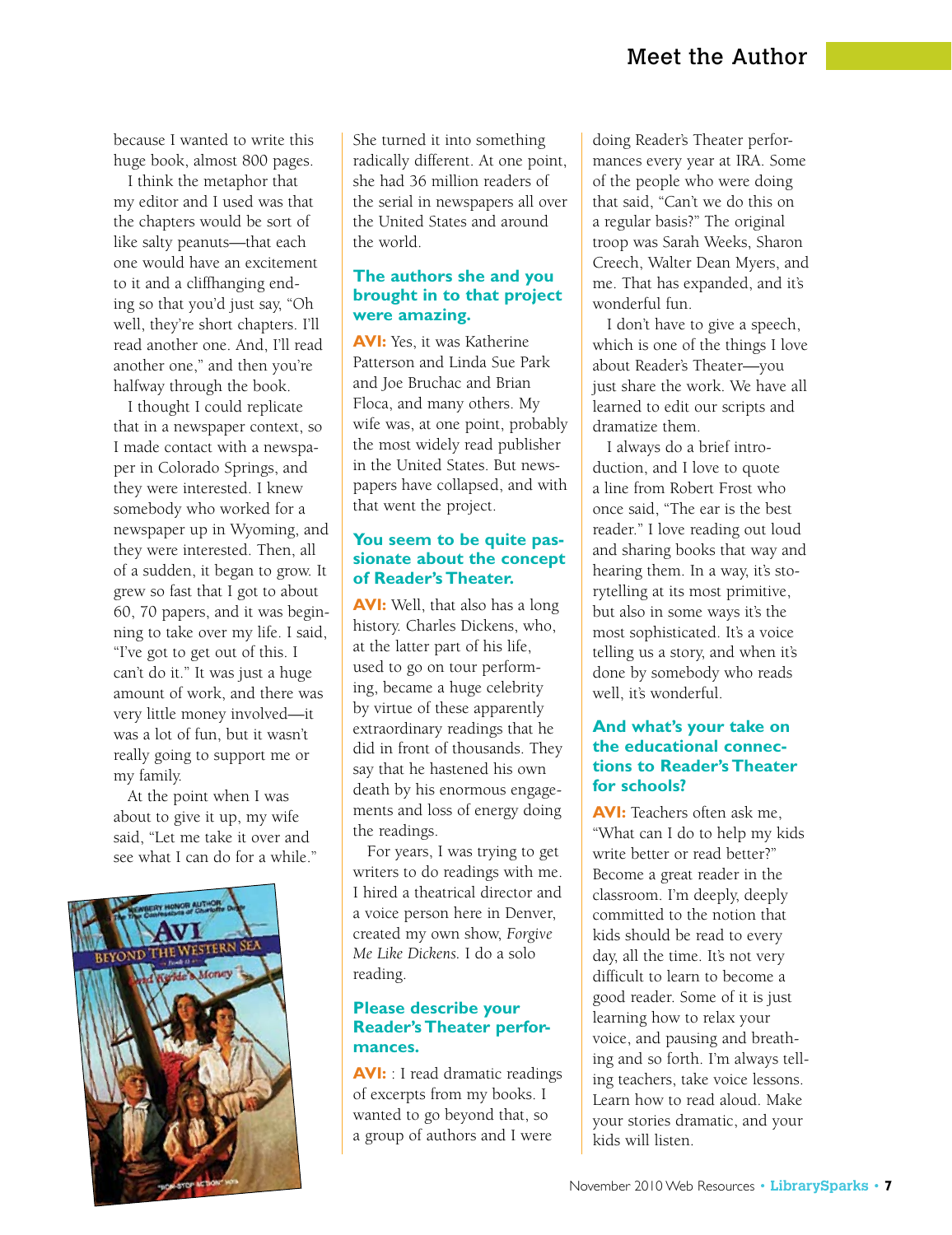Reader's Theater in the classroom is a wonderful way to engage kids to write the scripts, to engage in the story, and vocalize what they're reading. To the extent that kids vocalize good writing, it affects their writing and the way they think about words. They have to talk with their peers and ask, "Do we want to say that?" They edit the words of us authors into scripts. Then they have to ask themselves, "How do you emphasize this word, or what's the keyword in here?" I mean, it changes everything. It makes the text dynamic and alive.

Kids love to perform, but with Reader's Theater, you take out huge gobs of the stress of memorization, costumes, sets. It's all in the head. It can be wonderfully exciting when kids read to kids. Older kids can read to younger kids, they can read to each other in hospitals . . . it opens all kinds of possibilities.

#### **Were you a practicing librarian? If so, how did that come about?**

**AVI:** Yes, I have a librarian's license. When I was beginning as a writer, I had to make a living. I was living in New York City and writing lots of bad plays. I was a carpenter. I slung hash in a diner—all that kind of stuff that one does.

I inquired about a job at the New York Public Library. They said they had a lowly position as a clerk in their theater library. They also told me that the library would be expanding in a few years, and they'd be looking for more people. I suddenly realized what this meant.

It meant that I could get a real job that had some stability.

So I took the job, and within two, three days, I was enrolled at Columbia University to get a library degree so I would be ready for the new hires when the library expanded. I went to night school for three years while I was working and writing—those kinds of things one does when one has the energy of youth—and became a librarian. Sure enough, it worked out. I got a full-time position with the theater collection. I was there for almost ten years.

Then, I began to realize that I was writing bad plays, and if I wanted to be a writer, I would have to switch what I was doing. It was no longer imperative to be in New York City or to work in the theater collection. So, I took a job as a librarian in a college in New Jersey and stayed there for 15 years. Yes, I was a librarian for about 25 years.

#### **What was it like being both a librarian and a writer?**

**AVI:** You have to have a certain amount of ego to be a writer and a librarian because you have all these books around you, and you think to yourself, "Are you really going to write another book? What do you need another book for?" On the other hand, it's a good place to work.

#### **Do you think being a librarian influenced your writing?**

**AVI:** I was a reference librarian, and I taught research to students in a college library.

During that time, I learned how to do research in a very efficient, easy way. A lot of people find research very difficult. I find it very easy. And I can teach anybody how to do research so that it's easy. It certainly had an impact on how I do research for my books.

#### **What was it like to win the Newbery Medal for**  *Crispin?*

**AVI:** It was surprising. It wasn't what I expected. I had won a couple of Newbery Honors, and people kept saying I was going to win the Medal that year. Well, I've taught myself that, first of all, you don't write a Newbery book. The award is given to you. It's a gift, and you're lucky to get it.

I got the call telling me I'd won (at 5:00 in the morning), and I was already at work. I had to put down the phone and burst into tears, which was another surprise. It took me a long time to figure out what was going on there. I mean, obviously I was very happy, but I also felt a sense of relief to have won.

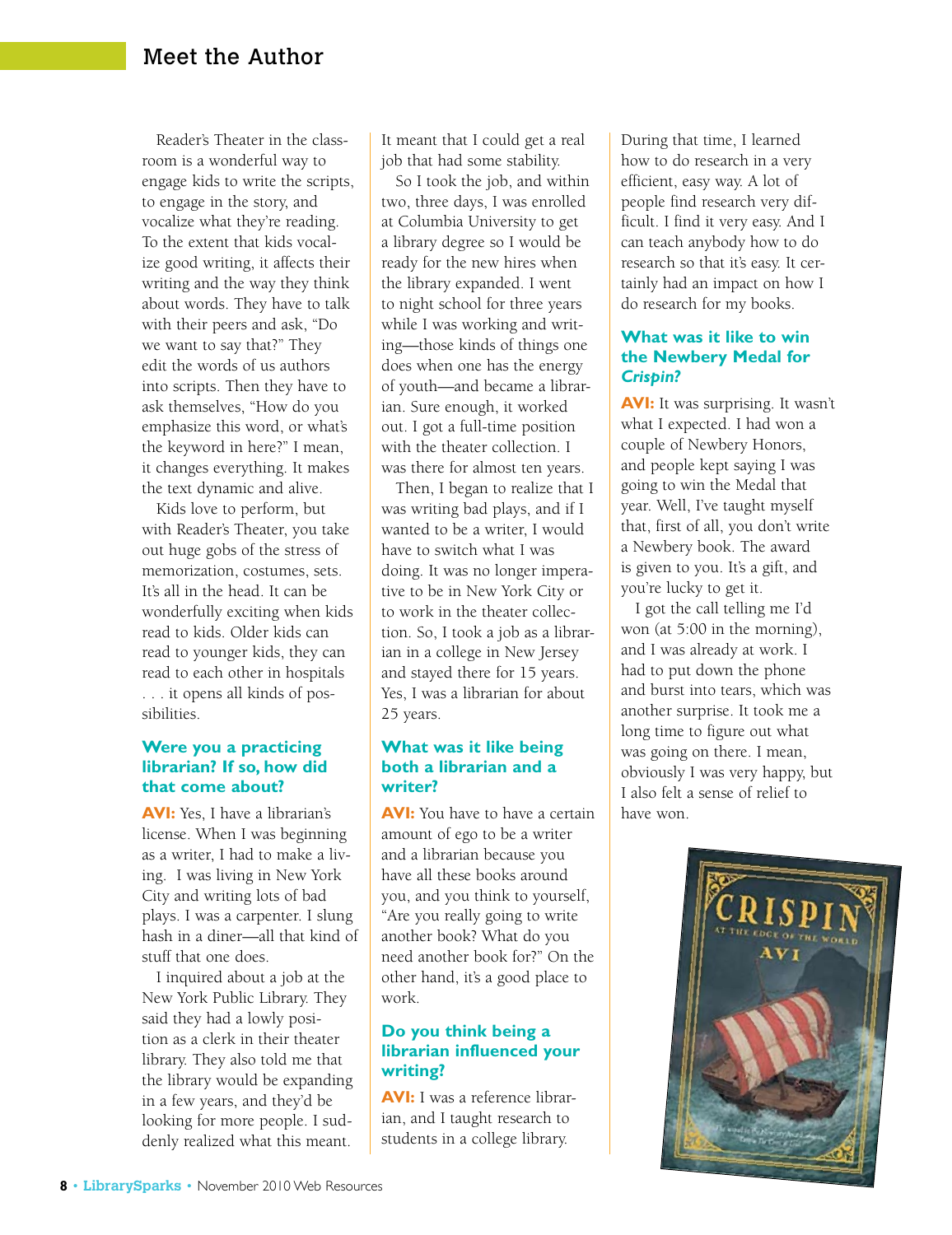#### **Why did you feel relief at winning the Newbery Medal?**

**AVI:** As a young person, I struggled an enormous amount with writing. I have what's called dysgraphia, and I flunked out of one school and had to take tutoring and all that stuff. I was told I couldn't write.

So when I got this award, I was swept away with emotion of goodness. It was almost as if, "Hey, I finally showed that I could write," which was immediately followed by, "Oh, my God. I better write something else good because this was probably a mistake or something." Writers have these two elements. They have these big egos, and are terribly unsure of themselves.

#### **What has winning the Newbery Medal changed for you?**

**AVI:** It changes everything and changes nothing. It changes one's sense of self and the way other people think about you. They think you know what you're doing, and you don't. It's not an accident that the next book I wrote, *A Book Without Words,* was one of the most difficult projects I have undertaken. I'm sure it had nothing to do with the project itself, but my own expectations and the expectations of other people.

What I've come to say is that being a success as a writer gives me patience to deal with my failures. I can just say, "Come on. Keep working. You've done it before. You can do it again." You win a Newbery, and it's wonderful. But it doesn't write the next book for you. It's satisfying, but you just have to keep working.

#### **Do you have the Medal in a place of honor in your home?**

**AVI:** The award is somewhere here on my desk. I'm not sure where. It's buried under papers. In a certain sense, that's a metaphor for what winning the award does. I have it, it's on my desk, but I can't see it at the moment. It's buried.

#### **You have been Skyping. What are you up to with that, and how is that going?**

**AVI:** The Skyping comes about due to a confluence of a couple of things. I'm less willing to travel. It's hard to travel these days—it can be very tedious and time-consuming. And schools have little funding for author visits. But this way, through Skyping, I charge only a very small fee.

I'm learning how to Skype more and more. Bear in mind that I've been visiting schools since 1970, so I'm very experienced. I'm relaxed in front of kids, with talking to kids, with thinking how to phrase things, and how to compose myself.

While it does not replace my being in the classroom, Skyping does afford the opportunity, in a financial sense, and a sort of cosmic sense, for me to go anywhere.

#### **What is a typical workday like for you?**

**AVI:** I guess my job is to make the coffee in the household, then I go sit in my office and work. I go for a run in the middle of the day for an hour.

#### **What do you do when you get stuck?**

**AVI:** Jogging is one of the most helpful things for me to do. It truly jogs my mind.

When I'm writing, I think ten times more than I actually put down in words. It's what you do all the time. When I get stuck, I just think some more, and sometimes it takes quite a while to figure it out. I've learned to just be patient. I give myself time, knowing I'll get there.

Sometimes I just go read a good book, and it's like going to an oxygen bar, I guess. I read some Hemmingway short stories. What could be cleaner or simpler than that? They are clear air.

#### **You talk to a lot of students. What do you like to tell them?**

**AVI:** First and foremost, I tell them to read. I like to tell them how difficult it is for everyone to write. In schools, the kids are given books to read, but they don't see the process. I love to ask kids what they think writers are. What do they do? A lot of kids think authors pay to get a book done!

My main concern is that when students look at books, the books all seem to be written so effortlessly and, in many cases, so beautifully. Students may think to themselves, "Well, I can't possibly imitate that." They think of themselves as lousy writers. Guess what? They're not very good, because they're 12 or 13 or 15 years old. They're not very good writers, nor can they be or should they be, yet. The irony is that we give them these books that are